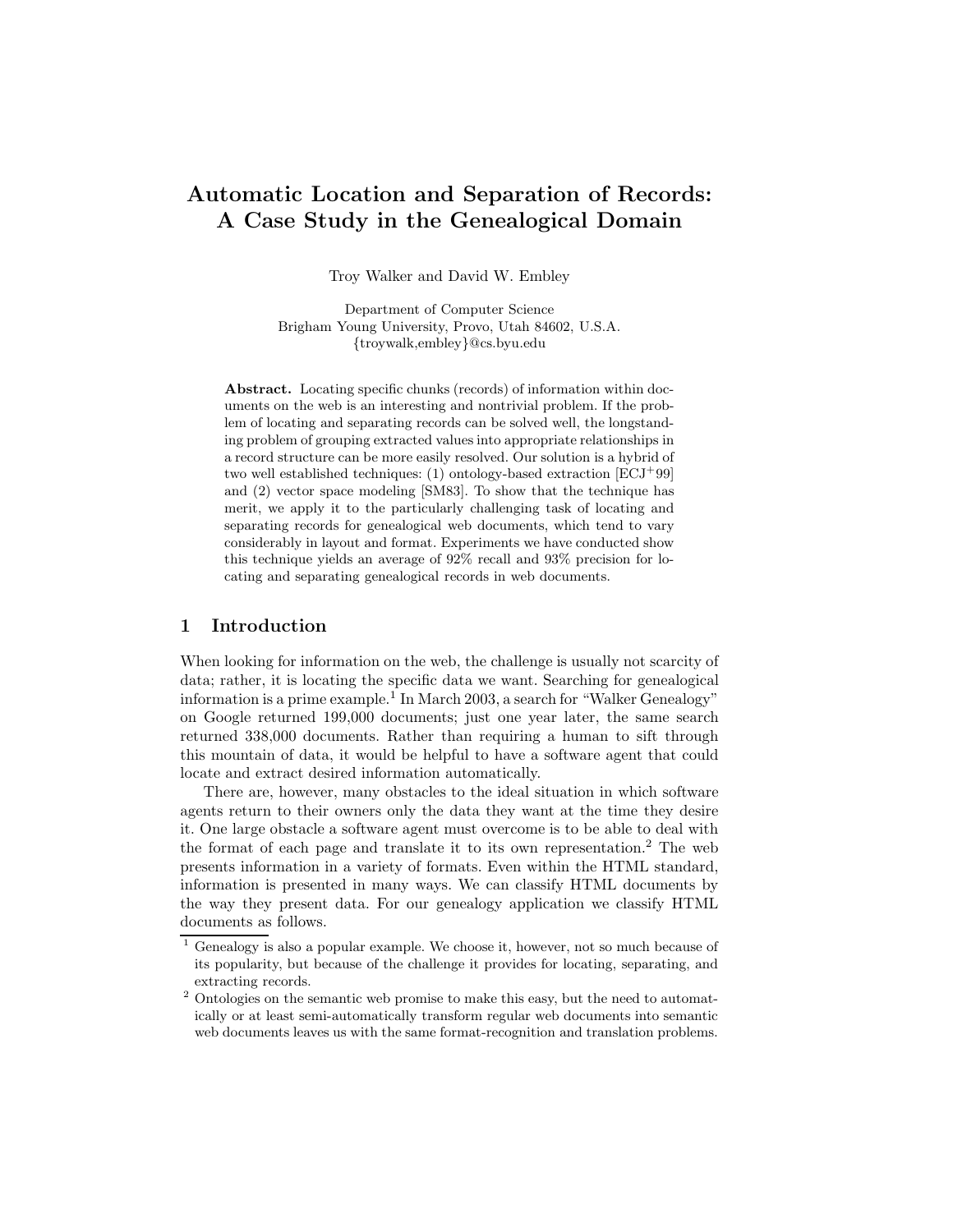- **–** *Single-Record Document*: contains a record for one person (e.g. Figure 1).
- **–** *Multiple-Record Document*: contains many records in a list (e.g. Figure 2).
- **–** *Complex Multiple-Record Document*: contains many records organized in some sort of chart, usually an ancestral chart (e.g. Figure 3).

As humans view these pages, they effortlessly adapt to these and other presentation formats. How can we endow software agents with this same ability?

|                                          | Adeline Theresa Marie Adams - Microsoft Internet Explorer                                       |       |
|------------------------------------------|-------------------------------------------------------------------------------------------------|-------|
| Elle Edit View Favorites Tools Help      |                                                                                                 |       |
|                                          | 3 Back + ○ + × 2 4 2 Search Stravorkes @ Mode ④                                                 |       |
|                                          | $\sim$ $\Box$ Go<br>Address <b>and http://www.cs.utk.edu/~dwalker/genealogy/PEOPLE/180.html</b> | Links |
|                                          | Adeline Theresa Marie Adams                                                                     |       |
|                                          | Date of Birth : February 9, 1875<br>Place of Birth : Plymouth, Devon, England                   |       |
| Father                                   | : George Absalom Adams                                                                          |       |
| Mother                                   | : Margaret Mary Ann Hooper                                                                      |       |
| Date of Marriage                         | : September 9, 1897                                                                             |       |
| Place of Marriage : Unknown              |                                                                                                 |       |
| Spouse                                   | : George Alfred Bulmer-Bird                                                                     |       |
| Date of Death                            | : July 13, 1953                                                                                 |       |
| Place of Death                           | : Manningtree, Essex, England                                                                   |       |
| Children                                 | : Adeline Dorothy                                                                               |       |
|                                          | Cecil George                                                                                    |       |
|                                          | Constance Margaret                                                                              |       |
| Generation Number : 4                    |                                                                                                 |       |
| Back to name selection A-Z : sumame list |                                                                                                 |       |
| Back to photo album                      |                                                                                                 |       |
|                                          |                                                                                                 |       |

**Fig. 1.** Single-Record Document

Although we do not claim to be able to endow software agents with humanlike format-reading ability, we do offer as our contribution in this paper a way to solve the problem of locating and separating the individual records so that the related information can be extracted as a unit. We base our solution on data extraction ontologies  $[ECJ+99]$  and on vector space modeling [SM83]. We [EJN99] and others [BLP01] have previously offered partial solutions to the problem of record separation. These solutions, however, depend on a document having multiple records consistently separated by some HTML tag such as <hr>. For many domains, genealogy being one good example, this assumption fails. The assumption holds for the web page in Figure 2, but fails for the web page in Figure 3 because there is no HTML tag to separate the record groups. Surprisingly, it also fails for the web page in Figure 1 because it assumes multiple records and attempts to incorrectly split the information into subcomponent groups. Recognizing the difference between a page with a large amount of genealogical information about one person and a page with a small amount of information for a few people is not as easy as it at first sounds.

We present our contribution as follows. In Section 2 we explain what an extraction ontology is and argue that the approach is likely to be best among all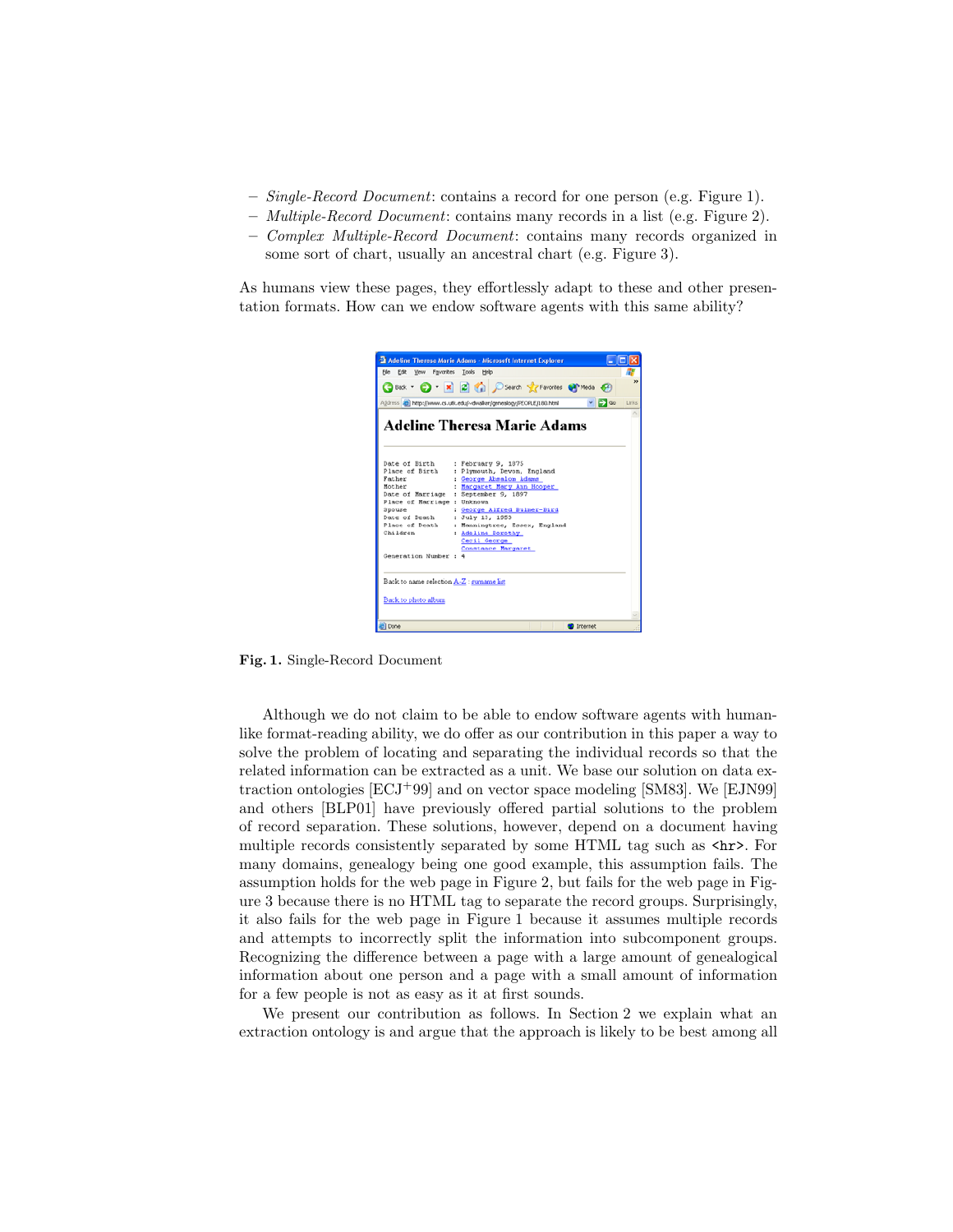| <sup>2</sup> Blaine Wright ANDIRSEN / Carolyn TENSMEYER - Microsoft Internet Explorer |                               | a.                              |
|---------------------------------------------------------------------------------------|-------------------------------|---------------------------------|
| Elle Edit Vew Fgvorites Tools Help                                                    |                               |                                 |
| <b>O</b> Book • ◎ · ■ ② ◎ ◎ ◎ ∞ ☆ ☆ provides @ Mode ② ◎ ◎ ◎ □ ③                       |                               |                                 |
| Address<br>http://www.snartnouveau.com/bplace/Kemp/f0000425.html                      |                               | $\vee$ $\Box$ $\omega$<br>Links |
| Born: 24 Oct 1880                                                                     | at:Taylor,Apache,AZ           |                                 |
| Died 25 Apr 1896                                                                      | at:                           |                                 |
| Spouses:                                                                              |                               |                                 |
| Name Don Carlos WALKER                                                                |                               |                                 |
| Born: 21 May 1883                                                                     | at:Taylor,Apache,AZ           |                                 |
| Died 27 Jan 1972                                                                      | at Durango, La Plata, CO      |                                 |
| Spouses:                                                                              |                               |                                 |
| Name: Egra Erastus WALKER                                                             |                               |                                 |
| Born: 27 Sep 1885                                                                     | at Taylor, Apache, AZ         |                                 |
| Died 19 Sep 1952                                                                      | at.                           |                                 |
| Spouses:                                                                              |                               |                                 |
| Name: Estelle WALKER                                                                  |                               |                                 |
| Born: 6 Aug 1887                                                                      | at Taylor, Apache, AZ         |                                 |
| Died-23 Dec 1980                                                                      | at: Spokane, Spokane, WA      |                                 |
| Spouses:                                                                              |                               |                                 |
| Name:Josephine WALKER                                                                 |                               |                                 |
| Born: 16 Apr 1890                                                                     | at Taylor, Apache, AZ         |                                 |
| Died: 15 Apr 1953                                                                     | at:                           |                                 |
| Spouses:                                                                              |                               |                                 |
| Name: Walter Noah WALKER                                                              |                               |                                 |
| Born: 18 Aug 1892                                                                     | at Taylor, Apache, AZ         |                                 |
| Died: 13 Feb 1940                                                                     | at: Albuquerque_Bern,NM       |                                 |
| Spouses:                                                                              |                               |                                 |
| Name: Lavina WALKER                                                                   |                               |                                 |
| Born: 25 Oct 1894                                                                     | at Taylor Navajo AZ           |                                 |
| Fig. 4.19 Map 1645                                                                    | at Long Roach Lon Annalas (78 |                                 |
|                                                                                       |                               | <sup>t</sup> internet           |

**Fig. 2.** Multiple-Record Document

extraction techniques for domains like genealogy where there are a huge number of continually changing web pages with a wide variety of structural formats. In Section 3 we show how to use information from extraction ontologies together with the cosine measure of vector space modeling to locate and separate records. In Section 4 we present and discuss experimental results, and in Section 5 we make concluding remarks.

## **2 Extraction Ontologies**

Currently, the most prevalent approach to data extraction from the web is by using page-specific wrappers. (See [LRNdST02] for a survey.) Since page-specific wrappers extract data based on page layout clues, they are sensitive to changes in formatting. Because wrappers are tedious to write and must be written for each new page as well as every time a page changes, researchers have focused on semi-automatic generation of wrappers.<sup>3</sup> Even with semi-automatically generated wrappers, the use of page-specific wrappers requires a substantial amount of work to produce and maintain, especially for an application like genealogy where pages change often, and a substantial number of new pages continually appear. Extraction tools based on natural language processing avoid the problems of page-specific wrappers. They need clues from parsed sentences, however, to identify data of interest, which does not help for applications like genealogy where most web pages use a terse assortment of terms and fragments instead of complete sentences.

<sup>&</sup>lt;sup>3</sup> There are at least 39 commercial and non-commercial wrapper generators in existence [KT02].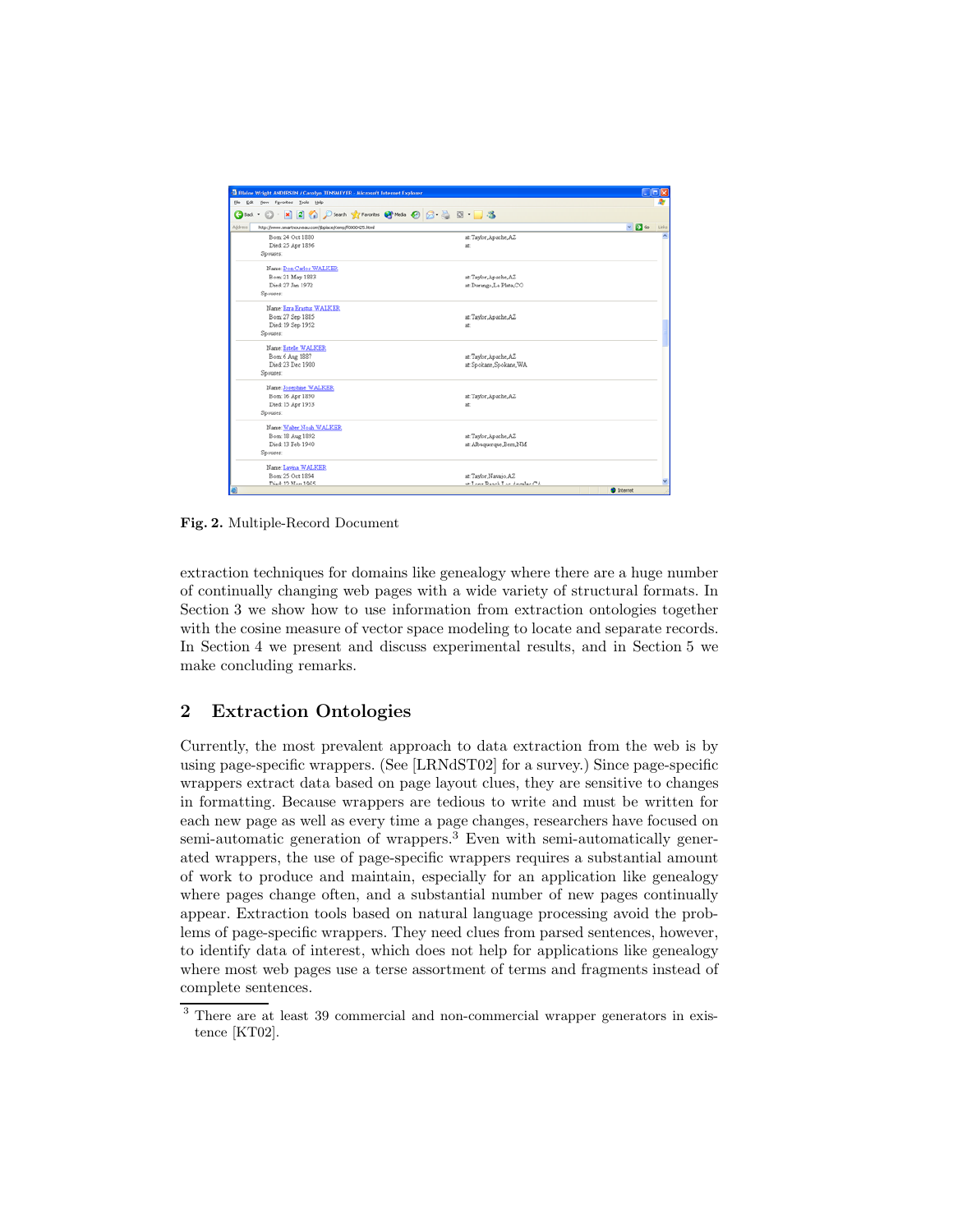

**Fig. 3.** Complex Multiple-Record Document

Unlike page-specific wrappers, ontology-based extraction tools are resilient to page changes and need no training or adaptation to work with new pages. Rather than using a generated page-specific wrapper for each site related to an application domain, they use an extraction ontology that wraps all pages related to a domain. For applications like genealogy, this is ideal because the effort<sup>4</sup> to create the ontology can be amortized over thousands (even millions) of sites.

An extraction ontology is an augmented conceptual model of the information pertaining to a narrow domain of interest (e.g. genealogy). We represent the conceptual model of our ontologies in OSM (Object-oriented System Model) as described in [EKW92]. In particular, we use a sub-model of OSM, the Object Relationship Model, which models objects, relationships among objects, and constraints. We augment this model with data frames [Emb80], which are descriptions of the data types to which objects adhere. Figure 4 shows the OSM diagram of our genealogy ontology.

OSM diagrams contain object sets, which are drawn as boxes, and relationship sets, which are drawn as lines connecting the boxes. Each object set may be either lexical (represented by a solid border) or non-lexical (represented by a dashed border) depending on their contained objects. A lexical object is an object that is indistinguishable from its representation. The object set *N ame* in Figure 4 is lexical because a name is indistinguishable from its representation as a string of characters. Object sets containing numbers, dates, and even images

<sup>4</sup> Although the amount of effort required to create an extraction ontology is sometimes criticized, it is usually no more than the effort required to create training data for machine-learned wrapper generators. It does, however, require more expertise.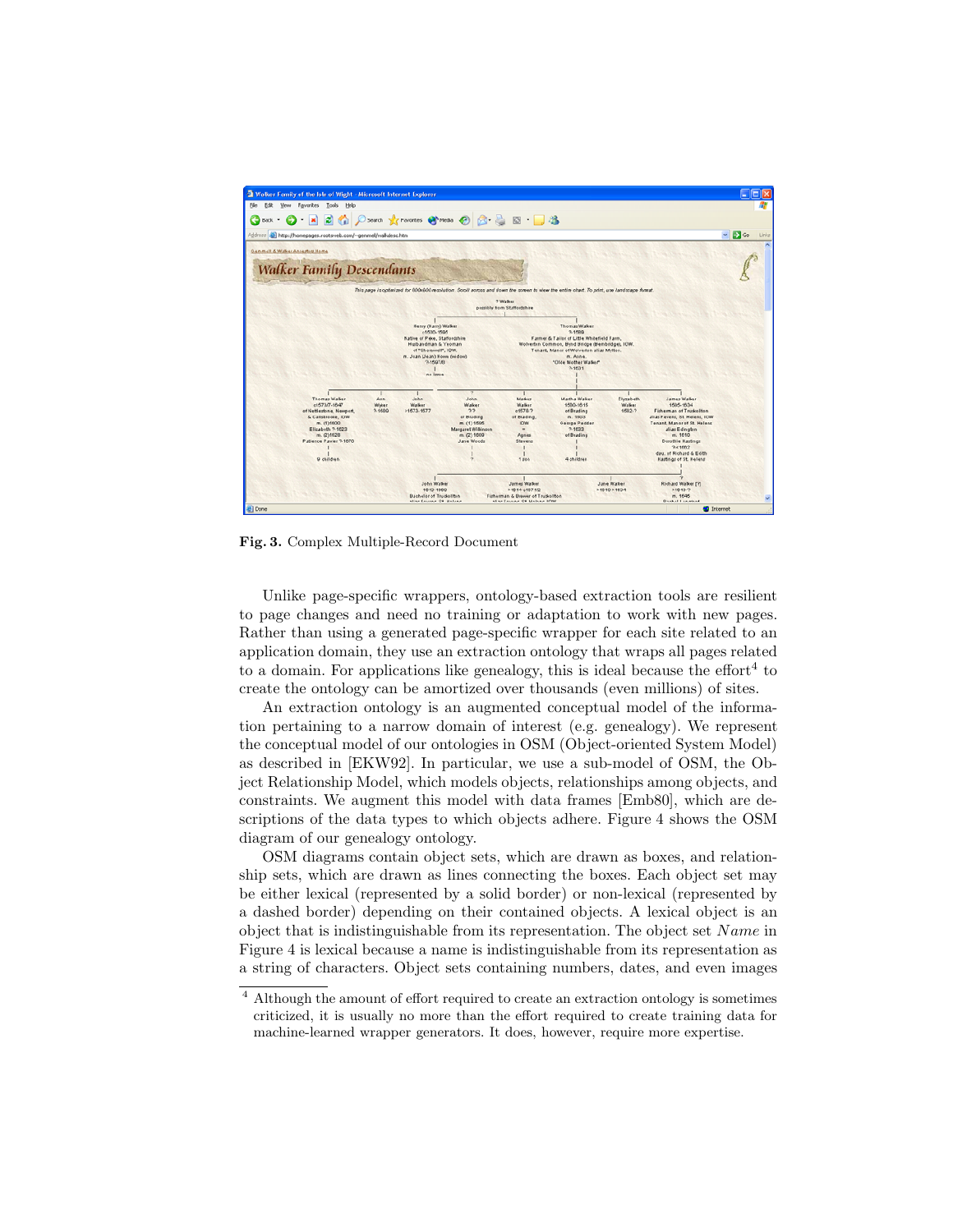

**Fig. 4.** Conceptual Model Diagram of Genealogy Ontology

are also lexical. Non-lexical objects are those that must be represented by a surrogate within a computer. The object set *Person* is non-lexical because there is no way to store a person in a computer. Instead, the system generates some identifier to represent the person.

In an extraction ontology, one object set is designated as the primary object set. This is the highest-level concept we are interested in extracting. An arrow and a dot designate the primary object set in our diagrams. When extracting, we only keep information that relates to an instance of this primary object set. In our genealogy ontology in Figure 4, *Person* is the primary object set.

Relationship sets connect the object sets in an extraction ontology. The relationship sets have labels and reading-direction arrows that tell how to construct the name of the relationship set. The relationship between *P erson* and *Gender* in Figure 4 reads, *Person has Gender*. In relationship sets connecting more than two object sets, we replace the arrow with a diamond and the label expands to include the names of all object sets involved. The relationship among *Person*, *Relationship*, and *RelationN ame* has the name *RelationName is Person's Relationship*.

The relationships within a relationship set link one member of each object set to which the relationship set connects. On each connection to an object set, a relationship set has participation constraints. A participation constraint indicates how many times an object in the connecting object set may participate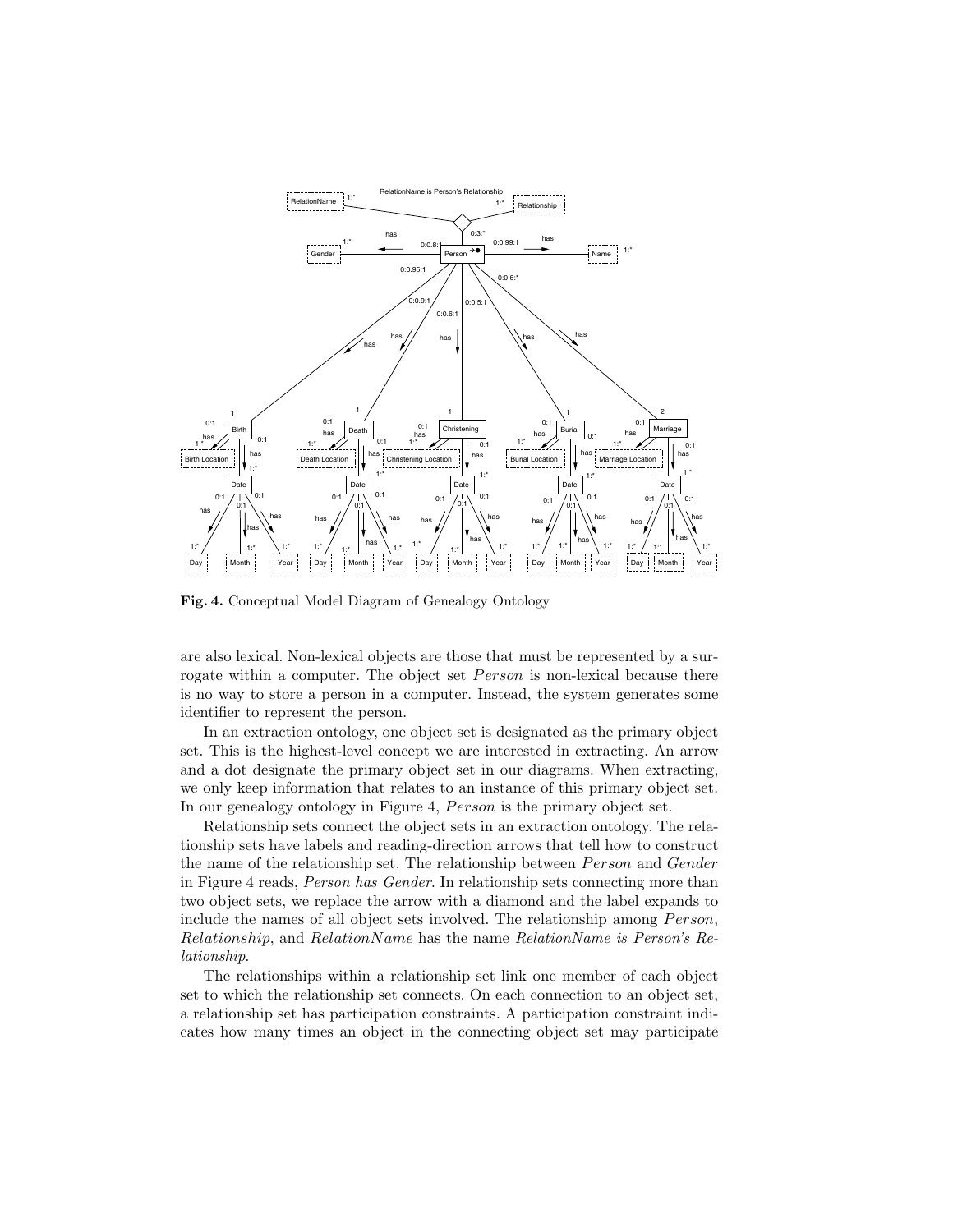in this relationship set. The participation constraint consists of a *minimum*, optional *average*, and *maximum* number separated by colons. In our notation, a star  $(*)$  represents an arbitrarily large number. When the minimum and maximum are the same, they may be represented by one number. The participation constraint next to *P erson* on the relationship set between *P erson* and *Gender* in Figure 4 indicates that a person may be related to at most one gender. The average value of 0.8 indicates that on pages that include gender information, we expect to find a gender for 80% of the people. A person, we know, must have exactly one gender, but we must allow no gender because we may have partial data or mistakes in extraction.

In addition to the components seen in the OSM diagram, an extraction ontology also has a data frame for each object set. A data frame contains recognizers to identify data that belongs to an object set. These recognizers consist of extended regular expressions that match values, the context typically surrounding values, and keywords usually located close to a value. Our matchers support macro substitution and the inclusion of lexicons. This helps extraction-ontology engineers keep their regular expressions manageable.

| Macros:                                                                                                     |
|-------------------------------------------------------------------------------------------------------------|
| CapPhrase: $(([A-Z][A-Za-z]^*)\text{of}(\ke{\omega})(\s+(([A-Z][A-Za-z]^*)\text{of}(\the{\omega}))\{0,3\}]$ |
| Value Phrases:                                                                                              |
| 1. $\{CapPhrase\}\,(s+)$ $\{CapPhrase\}(\.?)\,(s+)$ $\{State\}$                                             |
| 2. $\{CapPhrase\}\setminus, (+)\{State\}$                                                                   |
| 3. $\{CapPhrase\}\,( +)\{CapPhrase\}\,( +)\{CapPhrase\}\,( +)\{Country\}$                                   |
| 4. $\{CapPhrase\}, (+)\{CapPhrase\}, (+)\{Country\}$                                                        |
| $5. \{State\}$                                                                                              |

**Fig. 5.** Regular Expressions for Matching Locations

Figure 5 shows the regular-expression matchers used to find locations in our extraction ontology. The words within braces are labels of macros or lexicons defined elsewhere. The macro named *CapP hrase* matches strings of capitalized words while allowing some non-capitalized prepositions. *State* and *Country* are lexicons. These are external text files containing all the states and countries plus any abbreviations and variations of spelling we could anticipate. Our genealogy ontology also uses lexicons for given names, surnames, and months.

The regular expressions in Figure 5 recognize acceptable values for locations. Along with each of these value matchers, an extraction-ontology engineer optionally specifies other regular expressions to refine the matches. Refining expressions allow the system to rule out invalid matches and to recognize right and left context surrounding legitimate values.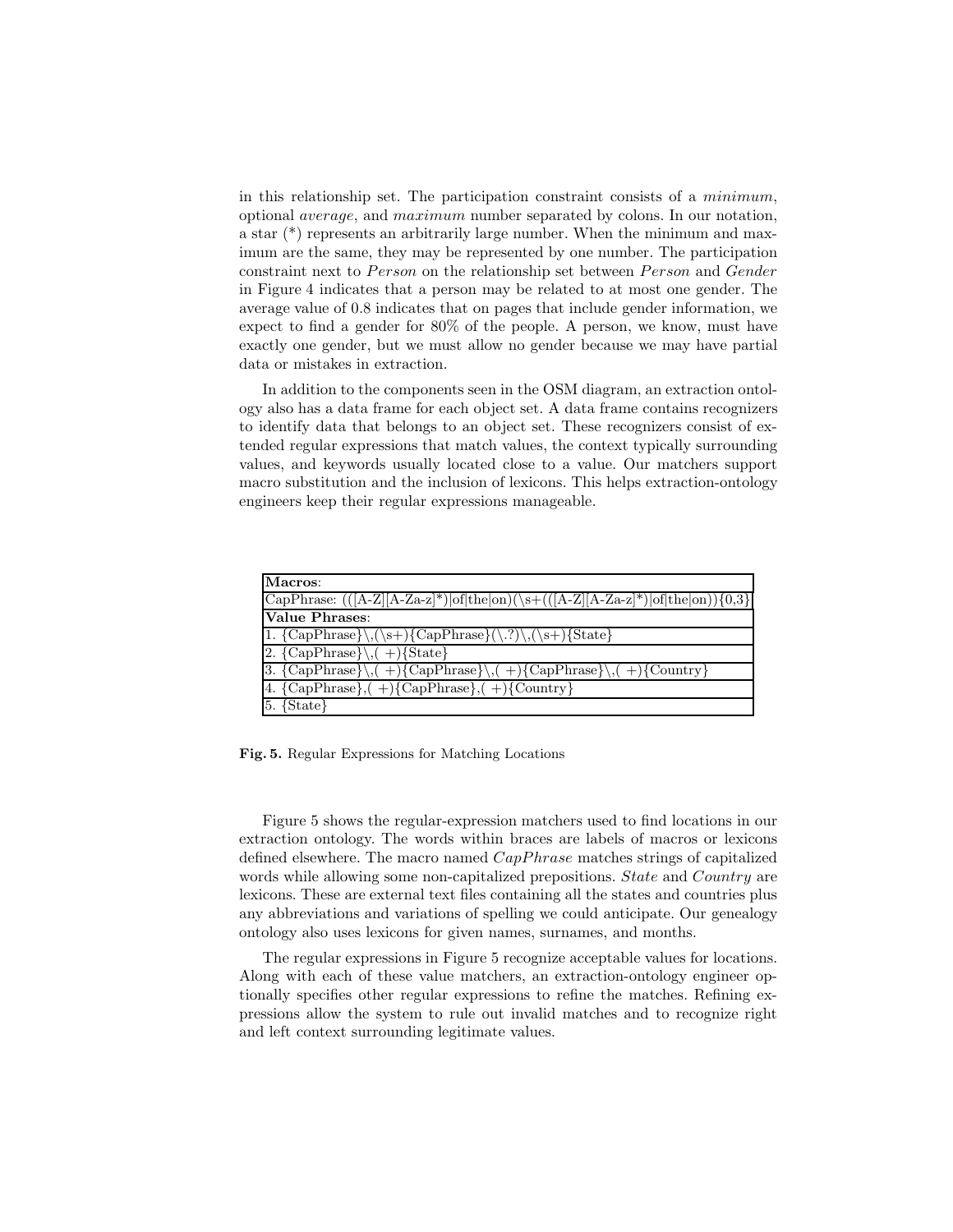#### **3 Record Location and Separation**

In order to extract the information related to each person in a genealogical document, the computer needs to separate the document into records. Each record should contain information on only one person. This greatly simplifies the task of selecting values and linking them together as objects and relationships. We divide web pages into three categories based on how they present information: singlerecord documents (Figure 1), simple multiple-record documents (Figure 2), and complex multiple-record documents (Figure 3).

Two clues aid in locating and separating records: structure and content. A well-designed page has a format that assists readers in distinguishing records. Human readers can also guess where record divisions occur based on the data they contain—when they see a second name and another birth date in a genealogical document, they know they are reading about a new person. Previous approaches [EJN99, BLP01] primarily use structural clues to locate and separate records. Straightforward structural clues, however, may either not exist (singlerecord documents) or may require extensive heuristics to recognize (complex multiple-record documents. On the other hand, it is also likely to be difficult to create an accurate record separator based purely on content. In a domain where data always appears in a certain order or all data is always present, it may be straightforward, but in genealogy, this is not the case. Missing data, imperfect matchers, and unpredictable order combine to make this approach infeasible. We thus adopt a hybrid approach.

Vector Space Modeling (VSM) comes from the field of information retrieval [SM83]. A set of features from a document makes up the values in a vector from which useful cosine and magnitude measures are derived. For record location and separation, we use the object sets from the extraction ontology as dimensions in vector space.

First, we create a vector that represents a prototypical record of genealogical data. We call this vector the *Ontology Vector* (*OV* ). To create the OV, we use the average value given in participation constraints. We do not include dimensions for all object sets; instead, we include dimensions only for those object sets most closely related to the primary object set. These object sets give us the information most helpful for locating and separating instances of the primary object set while more indirectly related object sets have more of a potential for ambiguity and conflicts or for being completely unrelated. Specifically, we create the OV by following relationships from the primary object set until we encounter an object set with a keyword matcher or a value matcher. The dimensions and dimension values for the OV selected for the ontology in Figure 4 are (*<Gender*, 0.8*>*, *<N ame*, 0.99*>*, *<Birth*, 0.95*>*, *<Death*, 0.9*>*, *<Christening*, 0.6*>*, *<Burial*, 0.5*>*, *<M arriage*, 0.6*>*, *<Relationship*, 3.0*>*, *<RelationN ame*, 3.0*>*), or, when we fix the number and order of dimensions, simply  $(0.8, 0.99, 0.95, 0.9, 0.6, 0.5, 0.6, 3.0, 3.0).$ 

For each candidate record, another vector contains the number of matches found in that candidate record's portion of the document. We call this vector the *Subtree Vector* (*SV* ) because it gives the number of value matches for each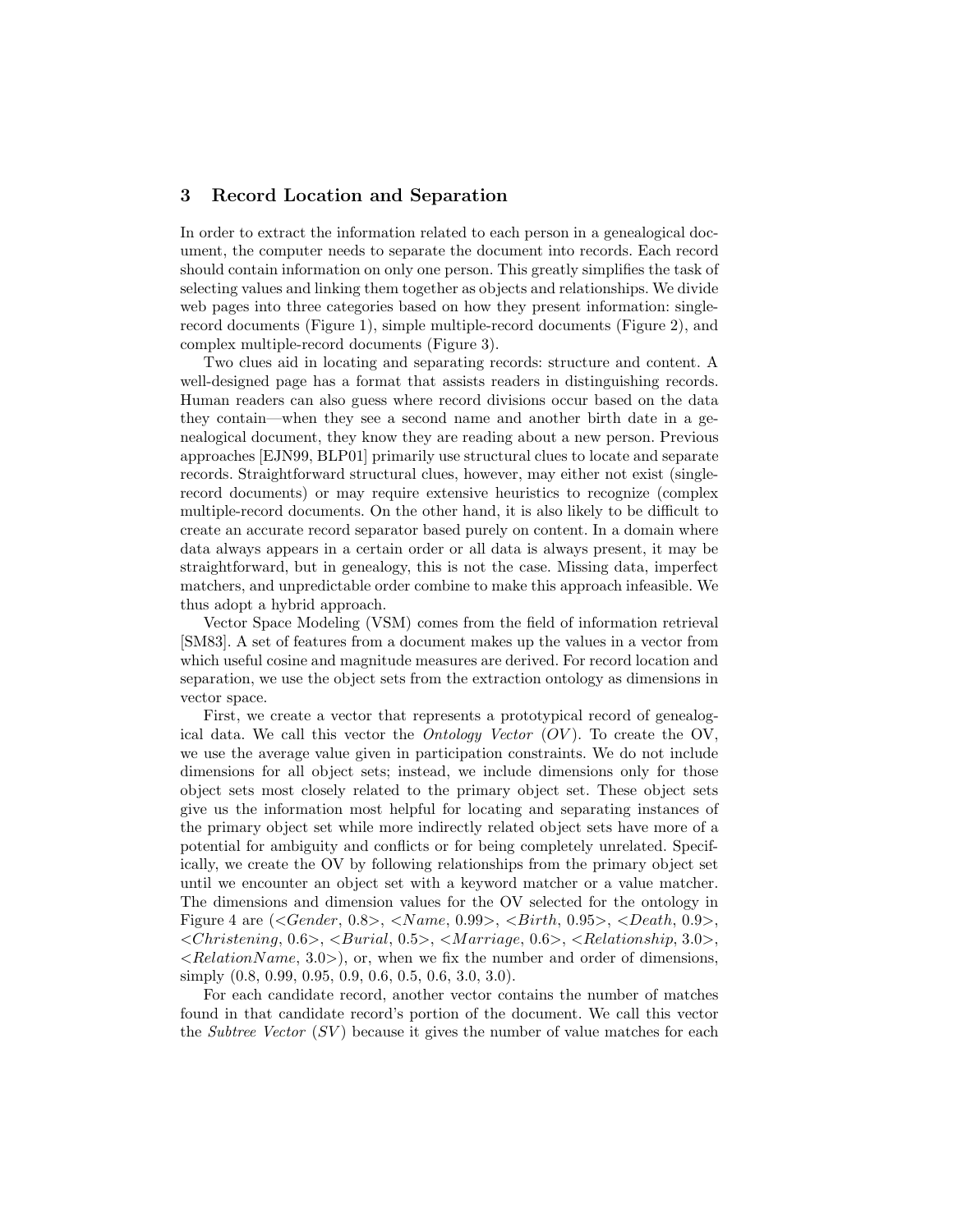dimension object set found within a subtree in the document's DOM tree (Document Object Module tree). Thus, for example, if in a subtree we find 50 gender references, 100 names, 100 birth dates, 100 death dates, 20 christening dates, 40 burial references, 60 marriages, and 250 pairs of relationship references and names of relatives, our SV for this subtree would be (50, 100, 100, 100, 20, 40, 60, 250, 250).

We judge each SV by its cosine score relative to the OV and by its magnitude score. The cosine of the acute angle between any two vectors in *n*-space is the dot product of the two vectors divided by the product of their magnitudes. This provides a reliable method of determining the similarity of SV to OV. Cosine measures close to one show that the subtree likely contains data that relates to the ontology, i.e. has the proportion of values expected by the ontology. The magnitude of SV divided by the magnitude of OV yields a rough estimate of the number of records in SV, which turns out to be accurate enough to decide whether to split a subtree into multiple records. Because large values along any dimension skew these measures, object-set dimensions that are expected to have an average of many more values than other object-set dimensions have too much weight in these measures. We therefore normalize all vectors, including the OV, prior to finding VSM scores by dividing each value in the vectors by its corresponding average in the OV. Thus our sample vector (50, 100, 100, 100, 20, 40, 60, 250, 250) becomes (63, 101, 105, 111, 33, 80, 100, 83, 83) and its cosine score is computed with respect to the normalized  $OV, (1,1,1,1,1,1,1,1).$ 

Our method of record location and separation starts at the root of the tree and evaluates the subtree rooted at each node. If its magnitude measure is less than an empirically determined threshold value, we accept it as a record. If not, we split the subtree using the heuristics of [EJN99] to find a separator tag. In cases where these heuristics fail to find a separator (usually when a node has fewer than four child nodes), we simply use the subtrees that are children of the current node. We then use a technique from [EX00] to recombine these subtrees where appropriate. This technique combines pairs of subtrees if the combination has a better cosine measure with the OV than either of the subtrees alone. Finally, we discard the subtrees with low cosine scores (empirically determined to be less than 0.6), and we repeat the process with the remaining subtrees.

As an example, Figure 6 shows part of the DOM tree for the document in Figure 2 as well as the corresponding SVs, cosine scores, and magnitude scores. At the first level, there are only two children: <!DOCTYPE> and <html>.<!DOCTYPE> has a low cosine score (zero), so we discard it;  $\text{thm1>}$  has a comparatively high cosine score so we keep it. Since  $\text{thm1>}$  has a comparatively large magnitude, we split it into <head> and <br/> <br/>edody>. We discard <head> because its cosine score is comparatively low. We split  $\langle \text{body} \rangle$  because its magnitude is comparatively high. Because <br/>body> has many child nodes, we find a separating tag, <div>, and divide the children accordingly. We continue processing with the second <div> tag since its cosine score is comparatively high. After repeating this process and dividing based on table rows and then table cells, we eventually start finding individual records. The  $<$ td $>$ in the example is a table cell that happens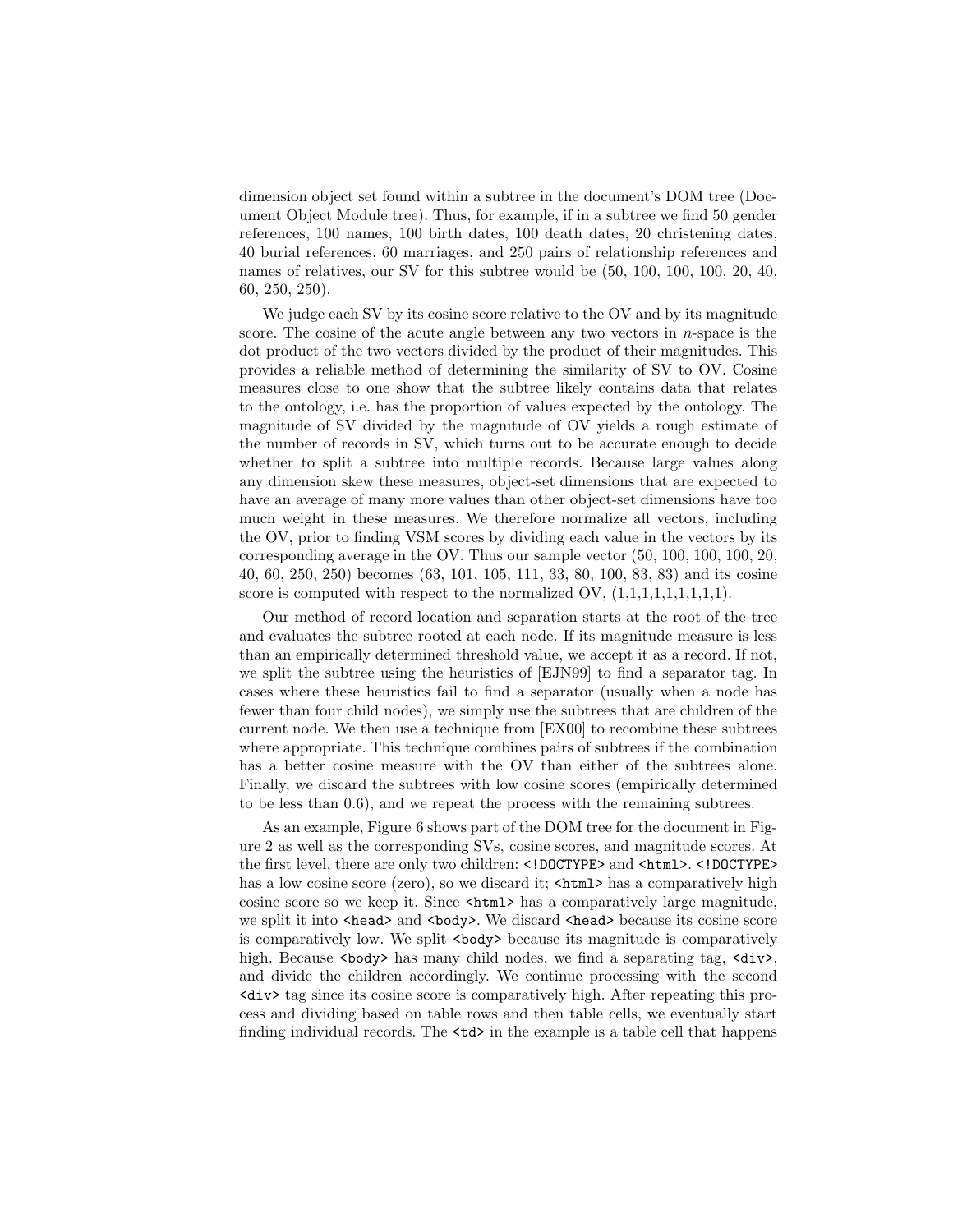|                              | <b>Subtree Vector</b>                                |      | Cosine Magnitude |
|------------------------------|------------------------------------------------------|------|------------------|
|                              |                                                      | 0.00 | 0.00             |
| $<$ html $>$                 | $(0.0, 150.5, 93.7, 84.4, 0.0, 0.0, 80.0, 7.7, 7.7)$ | 0.67 | 70.77            |
| $<$ head $>$                 |                                                      | 0.33 | 0.34             |
|                              |                                                      |      |                  |
| $\langle$ /head $\rangle$    |                                                      |      |                  |
| $<$ body $>$                 | $(0.0, 150.5, 93.7, 84.4, 0.0, 0.0, 80.0, 7.7, 7.7)$ | 0.67 | 70.53            |
| $\langle \text{div} \rangle$ |                                                      | 0.00 | 0.00             |
| header                       |                                                      |      |                  |
| $\langle$ div                |                                                      |      |                  |
| $\langle \text{div} \rangle$ | $(0.0, 147.5, 92.6, 84.4, 0.0, 0.0, 80.0, 7.7, 7.7)$ | 0.67 | 69.90            |
|                              |                                                      |      |                  |
| $<$ td $>$                   |                                                      | 0.58 | 0.61             |
|                              |                                                      |      |                  |
|                              |                                                      |      |                  |

**Fig. 6.** DOM Tree Selections and Vector Scores

to contain one record. Note that its magnitude score is considerably lower than the magnitude of the scores of the subtrees we split. Other table cells in this document actually contain multiple records and need to be split.

As we implemented this algorithm, we encountered three problems that limited its effectiveness. First, differences between our ontology and the schema used within documents often caused cosine measures to be too low. Second, the overrichness of data particularly in single-record documents often caused magnitude measures to be too high. Third, when separating simple multiple-record documents, our algorithm was sometimes outperformed by the old method ([EJN99]) because it did not take advantage of simple patterns in the data. We introduced refinements into our algorithm to cope with these problems.

**Schema Differences**. Not everyone agrees on what attributes should describe a person in genealogy. We designed our genealogy ontology to hold typical data we were likely to find on the web. It contains many attributes such as *Gender*, *Burial*, and *Christening* for which most web sites do not include data. The fact that these attributes do not appear on a page does not mean that the page is not about genealogy. It does affect the cosine scores of the document, however, and can cause valid records to have cosine scores below the threshold resulting in valid records being discarded. In Figure 6, for example, the untrimmed score of even our largest cosine scores are not as high as we would like them to be. If we detect these differences in schema at the page level and compensate for them, we can more accurately find the records within the page. We do this by pruning dimensions in our vector space. In order to detect which object sets do have matches in a document's schema, we count the object set matches and prune any dimension with no matches. Since a few erroneous matches are possible, we also prune dimensions with counts less than 5% of the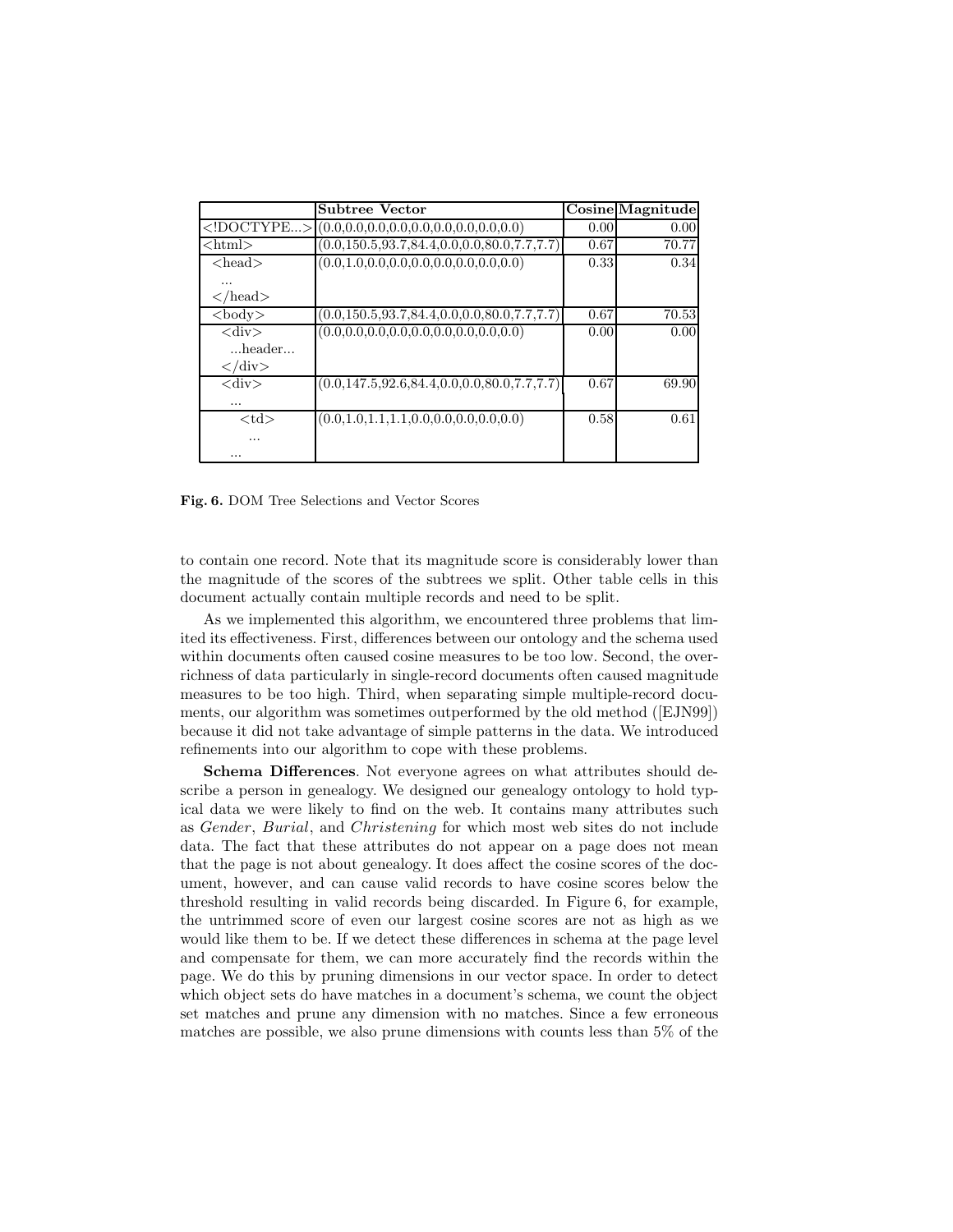average count, weighted according to the participation constraints.

**Over-richness of Data**. Single-record documents tend to include more complete information than multiple-record documents. It is not unusual to find seven name matches in one single-record document. Single-record documents may also repeat information or have multiple instances of one keyword. Magnitude measures for records in single-record documents are therefore much higher than measures for multiple-record documents. To overcome this, we programmed our record locator and separator to require a higher magnitude to split a document than that needed to split at the highest level within a document.

**Missed Simple Patterns**. Simple multiple-record documents are distinguished by a simple list pattern. On some simple multiple-record documents, our old technique ([EJN99]) is able to produce more correct records than our new technique. In any document, some records contain more or fewer details than others. Sometimes our matchers do not accept all the valid data such as when names are incomplete or contain name components not in our lexicon. At times, this variation is enough to cause our record separator to erroneously discard or split a valid record. We can take advantage of the pattern in a simple multiple-record document if we can detect the pattern. We do so when we split a subtree by counting the records and computing the ratio of records with sufficient cosine scores and low enough magnitudes to be a single record to the total number of records. If there are more than three records and at least two-thirds of them are single records, we consider all of them to be single records. As a further refinement, we eliminate headers and footers by discarding records with low cosine scores at the head and tail of the list.

#### **4 Experimental Results**

While implementing our system, we used a few example documents to debug our code. Once our system was ready, we gathered 16 additional documents to test our algorithm and made further refinements. When our system performed adequately on this tuning set, we were confident it would perform well on any genealogical page from the web. We gathered test documents by searching the web for common surnames and genealogy. To ensure stability and reproducibility throughout our test and to reduce load on the web hosts, we created a local cache of our test pages. When collecting pages, we found that there were about three generators commonly used for genealogical web pages. Since we were interested in evaluating our system on a wide variety of sources, we only included a few pages generated by each program. Further, some pages contained close to a hundred records while others contained just one. To reduce skewing for record counts, we trimmed long documents to between ten and twenty records. We were careful to preserve any footers that might exist on each document.

We divided our test documents into three groups: single-record documents, simple multiple-record documents, and complex multiple-record documents. To test record location and separation, we compared the records produced to records that should have been produced. Because of the nested nature of genealogical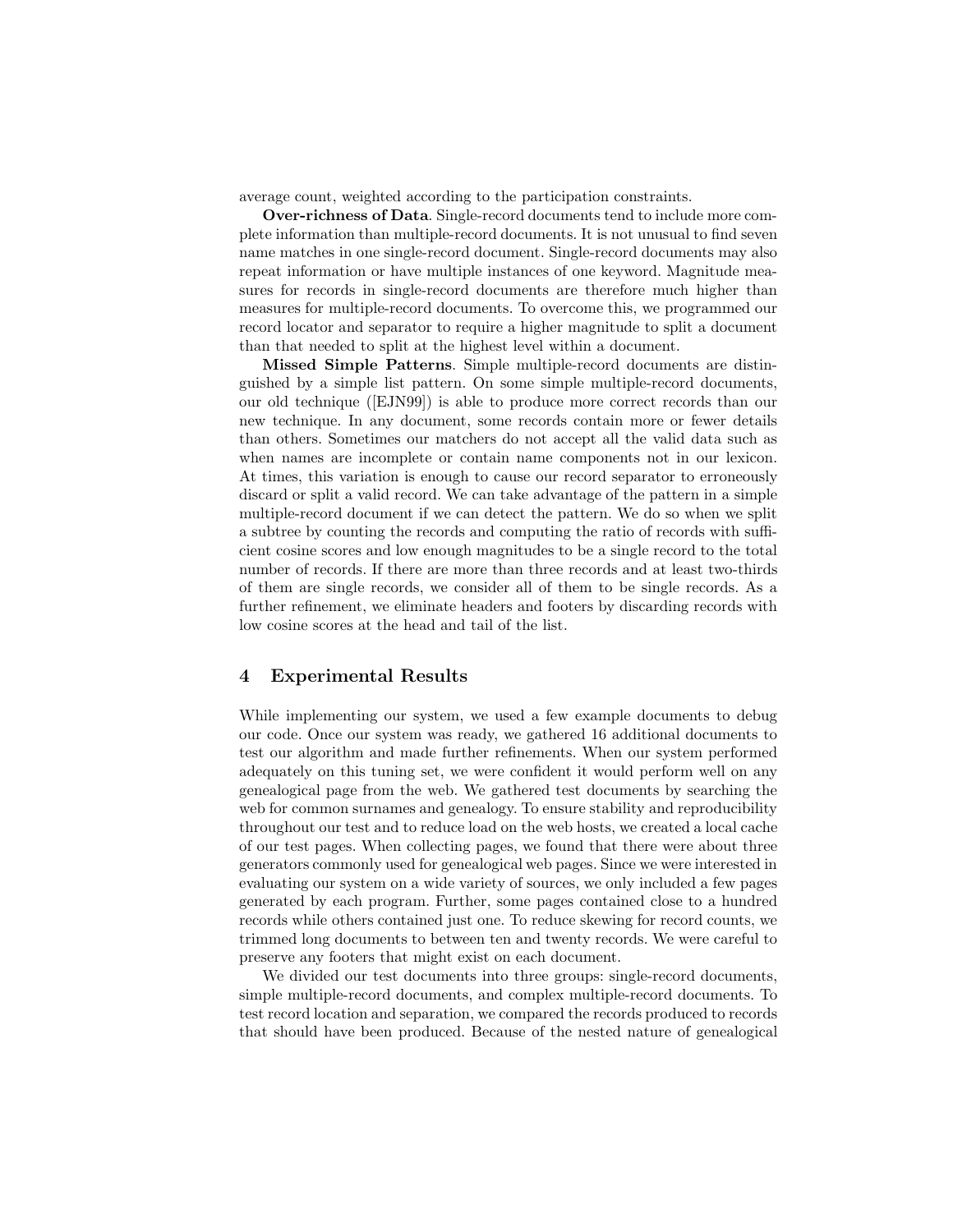data, this was not always simple. A name by itself in some contexts could be considered to be a record while in other contexts the name may just be the name of a relative within a valid record. As a general rule, we considered information about a relative to be a distinct record if it contained more than just a name.

**Single-Record Documents**. We tested 21 single-record documents. As can be seen in Table 1, our record separator correctly handled most of these documents resulting in 90% recall and 73% precision. This success is due to the refinement we made to compensate for over-richness of data. In two cases, data was still rich enough to overwhelm even this refinement. Attempting to split these records, the system destroyed the relationships within these records and produced several incorrect records, which explains the relatively low precision. We could increase the threshold to cover more of these cases, but raising it too much would cause multiple-record documents not to be split. Thus, our refinement worked fairly well, but since it is not just a simple matter of finding a proper balance, it is clear that a different approach is needed to produce even better results.

|                              |    |                |    | records returned correct precision | recall          |
|------------------------------|----|----------------|----|------------------------------------|-----------------|
| single1                      | 1  | 1              | 1  |                                    | 100.00% 100.00% |
| $\overline{\text{single}}$ 2 | 1  | 1              | 1  |                                    | 100.00% 100.00% |
| $s$ ingle $3$                |    | 1              | 1  |                                    | 100.00% 100.00% |
| single4                      | 1  | 1              | 1  |                                    | 100.00% 100.00% |
| single5                      | 1  | 1              | 1  |                                    | 100.00% 100.00% |
| single <sub>6</sub>          |    | 1              | 1  |                                    | 100.00% 100.00% |
| single7                      | 1  | 1              | 1  |                                    | 100.00% 100.00% |
| single8                      | 1  | $\overline{4}$ | 0  | $0.00\%$                           | $0.00\%$        |
| $\overline{\text{single9}}$  | 1  | 1              | 1  |                                    | 100.00% 100.00% |
| single10                     | 1  | 1              | 1  |                                    | 100.00% 100.00% |
| single11                     | 1  | 1              | 1  |                                    | 100.00% 100.00% |
| single12                     | 1  | 3              | 0  | $0.00\%$                           | $0.00\%$        |
| single13                     | 1  | 1              | 1  |                                    | 100.00% 100.00% |
| single14                     | 1  | 1              | 1  |                                    | 100.00% 100.00% |
| single15                     | 1  | 1              | 1  |                                    | 100.00% 100.00% |
| single16                     | 1  | 1              | 1  |                                    | 100.00% 100.00% |
| $\frac{\text{single17}}{}$   | 1  | 1              | 1  |                                    | 100.00% 100.00% |
| single18                     | 1  | 1              | 1  |                                    | 100.00% 100.00% |
| single19                     | 1  | 1              | 1  |                                    | 100.00% 100.00% |
| single20                     | 1  | 1              | 1  |                                    | 100.00% 100.00% |
| single21                     | 1  | 1              | 1  |                                    | 100.00% 100.00% |
| Total                        | 21 | 26             | 19 |                                    | 73.08% 90.48%   |

**Table 1.** Single-Record Document Results

**Simple Multiple-Record Documents**. Table 2 shows the results of our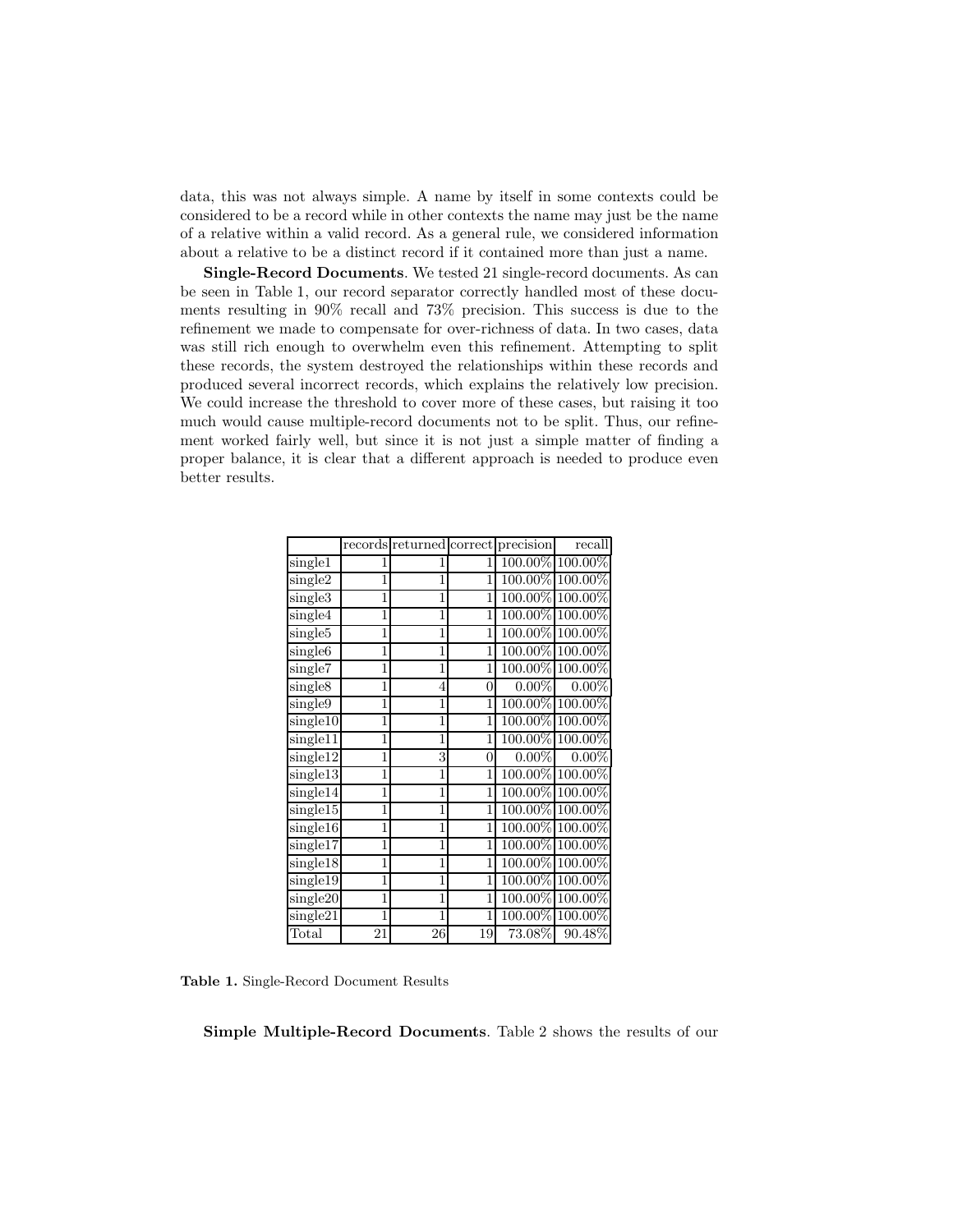experiments on simple multiple-record documents. By using our refinement for exploiting patterns in simple documents, we were able to correctly process seven more documents than we would have otherwise and achieved 95% precision and 93% recall. In some documents, we lost the first record because it did not have a high enough cosine score and was misinterpreted as part of the header. In one case less than two thirds of the records were acceptable as single records, so the algorithm did not detect that it should have treated it as a simple pattern that could be better handled in other ways.

|            |     |     |     | records returned correct precision | recall          |
|------------|-----|-----|-----|------------------------------------|-----------------|
| simple1    | 19  | 20  | 19  |                                    | 95.00% 100.00%  |
| simple2    | 19  | 17  | 17  | 100.00%                            | 89.47%          |
| simple3    | 11  | 11  | 11  |                                    | 100.00% 100.00% |
| simple4    | 9   | 9   | 9   |                                    | 100.00% 100.00% |
| simple5    | 12  | 13  | 11  | 84.62%                             | 91.67%          |
| $s$ imple6 | 12  | 11  | 10  | 90.91%                             | 83.33%          |
| simple7    | 14  | 10  | 10  | 100.00%                            | 71.43%          |
| simple8    | 5   | 7   | 5   |                                    | 71.43% 100.00%  |
| simple9    | 14  | 14  | 14  |                                    | 100.00% 100.00% |
| simple10   | 15  | 15  | 15  |                                    | 100.00% 100.00% |
| Total      | 130 | 127 | 121 | 95.28%                             | 93.08%          |

**Table 2.** Multiple-Record Document Results

**Complex Multiple-record Documents**. Since most of the genealogical documents on the web fall into this category, performance on complex multiplerecord documents for our application area is critical. Table 3 shows our results. Considering the difficulty of the task, 92% recall and precision should be seen as a very good result. The most common problem we encountered stems from conflicting matches. As currently programmed, our system has no way of knowing whether a name is a member of the *Name* object set or the *RelationName* object set and must consider it a potential match for both object sets. This becomes a problem when recombining fragments of a record. Figure 7 shows two records produced from *complex4* that should have been recombined. The first record has matches for *N ame*, *Birth*, and *M arriage*. The second has matches for *N ame*, *Relationship*, and *Death*. Although the names in the second record are really names of relatives, they prevented our system from recombining these two records. Since this problem prevented the correct record from being returned and created two incorrect records, it affected both the precision and the recall of our record separator. Another problem arose in *complex18*. Since the document only contained four records, its magnitude measure was low enough that it appeared to be a single-record document. Our record separator did not attempt to split it so we lost three records.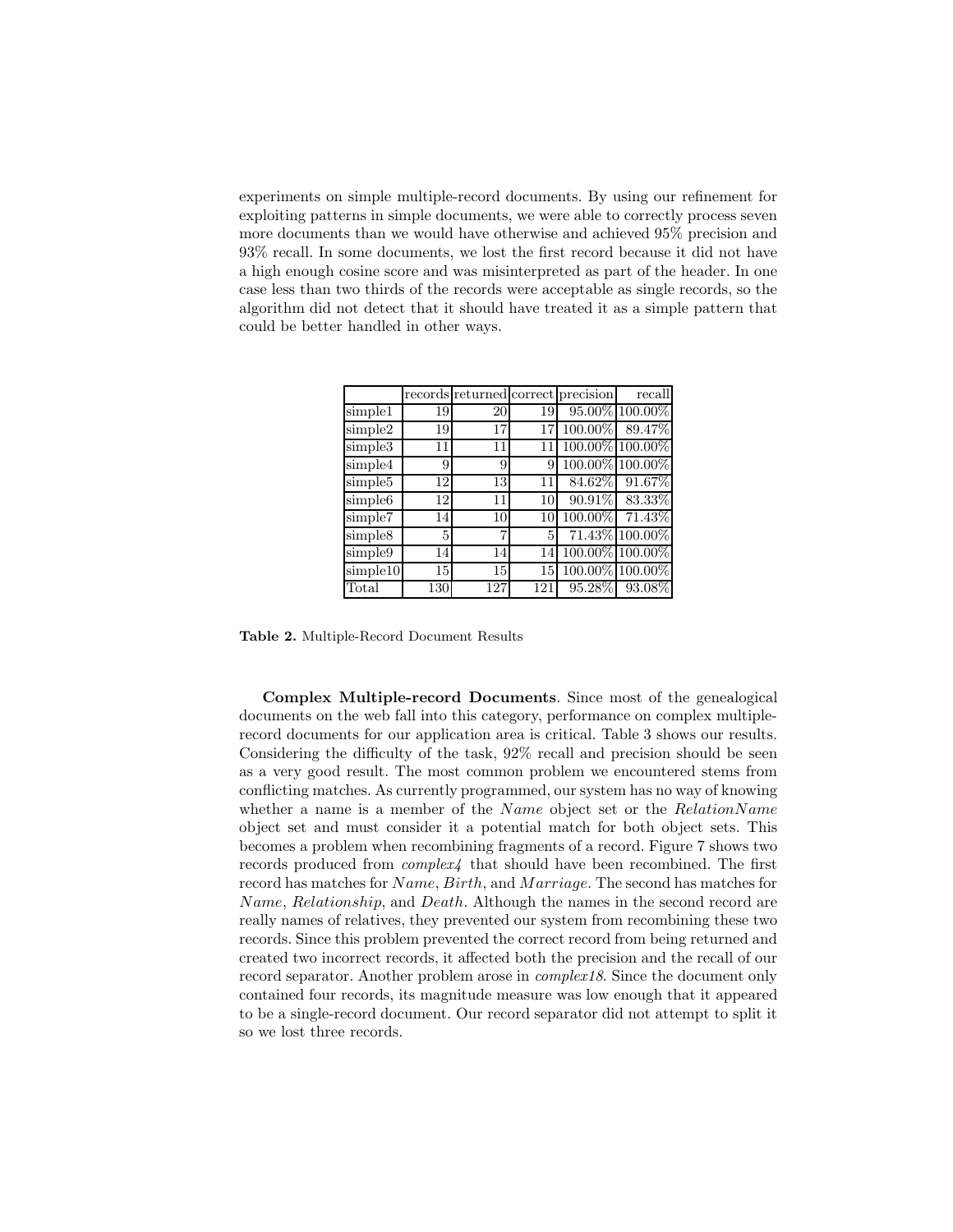|           | records |              |                |                |     | returned missed extra correct precision | recall                |
|-----------|---------|--------------|----------------|----------------|-----|-----------------------------------------|-----------------------|
|           |         |              |                |                |     |                                         |                       |
| complex1  | 10      | 10           | $\overline{0}$ | 0              | 10  |                                         | 100.00% 100.00%       |
| complex2  | 15      | 15           | $\overline{0}$ | $\overline{0}$ | 15  |                                         | 100.00% 100.00%       |
| complex3  | 12      | 12           | 0              | $\overline{0}$ | 12  | 100.00%                                 | 100.00%               |
| complex4  | 7       | 9            | 1              | 3              | 6   | 66.67%                                  | 85.71%                |
| complex5  | 16      | 15           | $\overline{1}$ | $\overline{0}$ | 15  | 100.00%                                 | 93.75%                |
| complex6  | 15      | 16           | $\overline{2}$ | 3              | 13  | 81.25%                                  | 86.67%                |
| complex7  | 13      | 12           | 1              | $\overline{0}$ | 12  | 100.00%                                 | 92.31\%               |
| complex8  | 10      | 10           | $\overline{0}$ | $\Omega$       | 10  |                                         | 100.00% 100.00%       |
| complex9  | 19      | 20           | 1              | $\overline{2}$ | 18  | $90.00\%$                               | 94.74%                |
| complex10 | 10      | 10           | 1              | 1              | 9   | 90.00%                                  | 90.00%                |
| complex11 | 15      | 11           | 4              | $\Omega$       | 11  | 100.00%                                 | 73.33%                |
| complex12 | 15      | 15           | $\overline{0}$ | $\Omega$       | 15  | 100.00%                                 | 100.00%               |
| complex13 | 11      | 11           | 0              | $\Omega$       | 11  | 100.00%                                 | $100.\overline{00\%}$ |
| complex14 | 16      | 18           | 1              | 3              | 15  | 83.33%                                  | 93.75%                |
| complex15 | 8       | 8            | $\overline{2}$ | $\overline{2}$ | 6   | 75.00%                                  | 75.00%                |
| complex16 | 8       | 9            | 0              | 1              | 8   |                                         | 88.89% 100.00%        |
| complex17 | 10      | 11           | $\overline{0}$ | $\overline{0}$ | 11  |                                         | 100.00% 110.00%       |
| complex18 | 4       | $\mathbf{1}$ | 3              | $\Omega$       | 1   | $100.00\%$                              | 25.00%                |
| complex19 | 8       | 11           | 0              | 3              | 8   |                                         | 72.73% 100.00%        |
| complex20 | 16      | 13           | 4              | 1              | 12  | 92.31%                                  | 75.00%                |
| Total     | 238     | 237          | 21             | 19             | 218 | 91.98%                                  | $91.60\%$             |

**Table 3.** Complex Multiple-record Document Results

| BROWN, Edwin, Born 18 Apr 1899 in Somerset, Kentucky, Married 1928 |
|--------------------------------------------------------------------|
| Ruth V. Rosenburg dau. of Johan N. and Anna Marie Eriksson         |
| Rosenberg, he died 4 Aug 1960 in Toledo, Ohio at age 61            |

**Fig. 7.** Split Record

### **5 Conclusion**

Based on vector space modeling, we implemented a technique to accurately locate and separate records even when these records have a complex layout such as is found in genealogy web pages. The technique we developed achieved an average of 93% precision and 92% recall in our experiments over a collection of single-record documents, multiple-record documents, and complex multiplerecord documents. We added this technique to our system for ontology-based extraction.

**Acknowledgements:** This material is based upon work supported by the National Science Foundation under grant No. IIS-0083127.